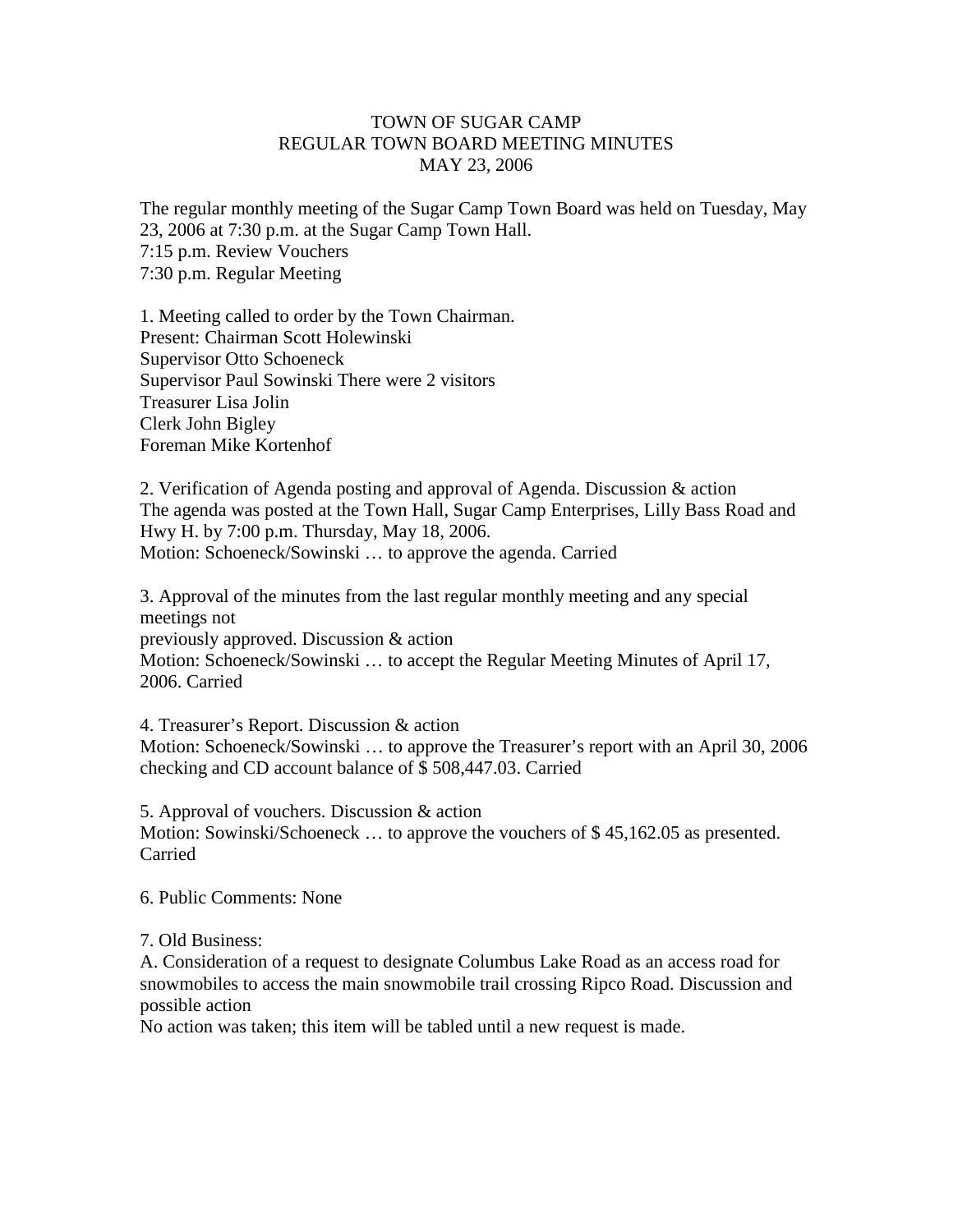Review procedures for increasing the Road Construction Budget by \$50,000 for the November Budget Hearing. Discussion and possible action No action was taken; this item will be reviewed during budget planning for 2007.

8. New Business: A. Clerks Items Motion to close acceptance of Road Bids. Motion: Schoeneck/Sowinski …to close acceptance of Road Bids. Carried

Consideration of road bids. Discussion and possible action. Prior to opening bids Chairman Holewinski advised the board that a little more than \$15,000 may have to be carried over to the 2007 budget. Motion: Sowinski/Schoeneck ...to accept the bid from Pitlik & Wick of \$154.038.60.

Carried

Consideration of a 5 year road construction plan. Discussion and possible action Motion: Schoeneck/Sowinski …to adopt the 5 year road plan as presented. Carried

Review and approve quotes for Mastic and Slag Sealing projects for 2006. Discussion and possible action

Mastic and Slag Sealing are a types sealing process that absorbs sunlight and slows drying out of blacktop. Mastic bid is \$3500 and Slag Sealing is \$12,315.

Motion: Schoeneck/Sowinski …to accept bids for Mastic of \$3500 and Slag Sealing of \$12,315.. Carried

Motion to Adjourn the Board of Review to September 7, 2006. Discussion and possible action

Motion: Schoeneck/Sowinski …to adjourn the Board of Review to September 7, 2006. Carried

6. Receive Letter of Resignation from the Election Board. Discussion and possible action.

Motion: Schoeneck/Sowinski …to accept the resignation of Kay Rodemeier from the Election Committee. A new member will be appointed by the Town Chairman at a later date. Carried

B. Board Members Items

Chairman Holewinski

a. Chairman's report

b. Correspondences – information only

1. Shared with the Board a letter received from the School District of Three Lakes regarding the handling of property taxes collected before the end of the year. This may be a possible agenda item at a later date.

Supervisor Sowinski - information only

Supervisor Schoeneck - information only